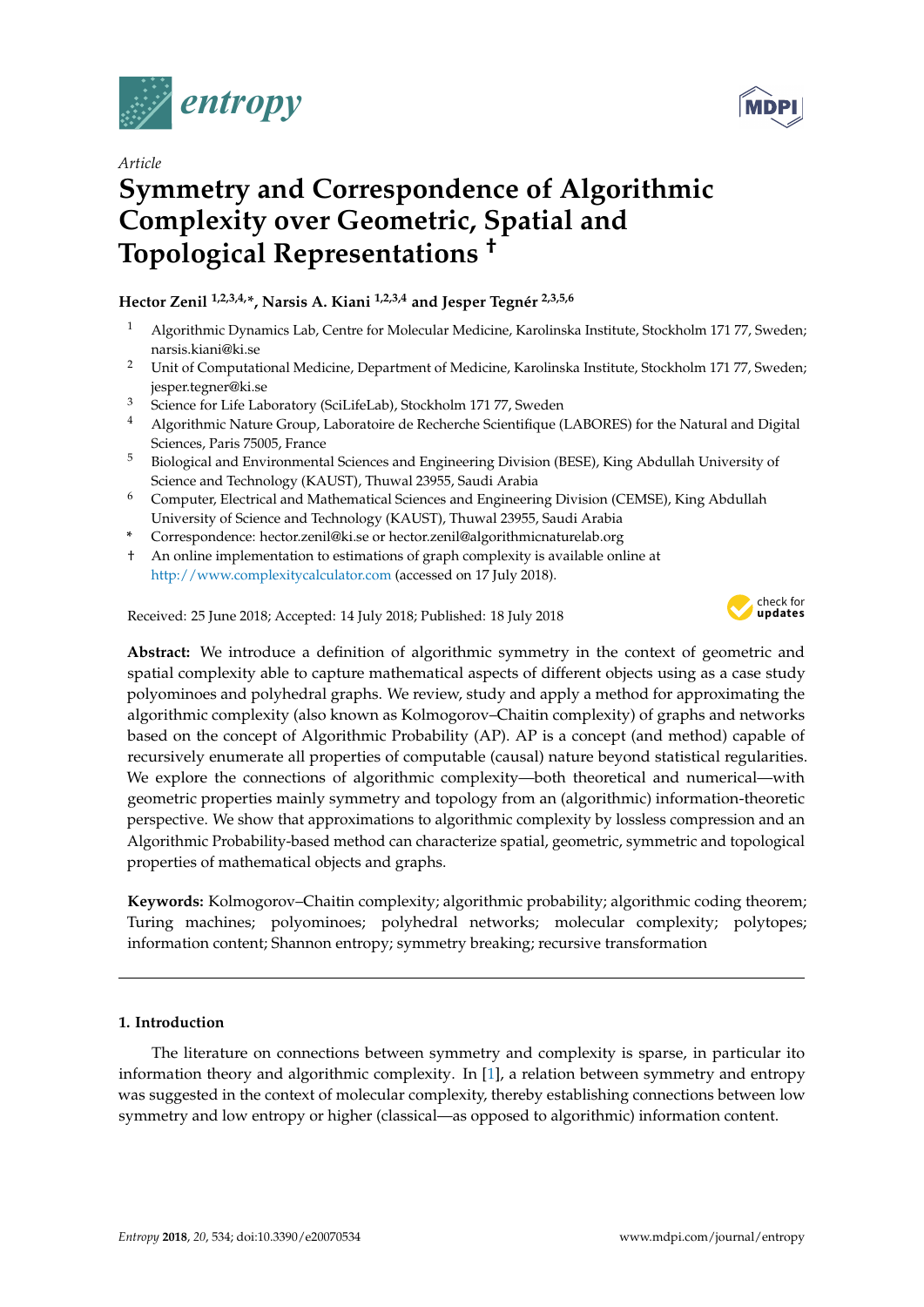A measure of structural complexity must not be based on classical symmetry. The use of symmetry in the realm of complexity is justified only in the context of combinatorial complexity, establishing equivalences among the diversity of elements of an object with symmetry by way of statistical regularities. An illustrative example is an object such as the mathematical constant *π*, which would appear random to an observer uninformed about its deterministic origin, and which has no apparent symmetry even though it is often, if not always, involved in aspects of symmetry related to, e.g., the sphere. The constant *π*, however, can be briefly described algorithmically (by a formula or a computer program), and therefore is considered to be of low complexity [\[2\]](#page-13-1). It is clear then that classical and algorithmic information theory measure different properties. However, Shannon entropy does not provide a method to have access to the probability distributions thereby heavily relying on ensemble assumptions to which an object in question is supposed to belong.

There is therefore a need for tools to extract meaningful generalizations from graphs and networks in, for example, computational chemistry. The concept of symmetry has traditionally been important in areas ranging from pure mathematics to biology and molecular complexity in chemistry. In developmental biology, for example, symmetry is a powerful tool to transfer information and build organisms by self-replication communicating information across long distances. In chemistry, symmetries of a molecule and of molecular orbitals forming covalent bonds, have been studied extensively.

In [\[3,](#page-13-2)[4\]](#page-13-3), we explore connections related to structure networks of chemical compounds with toxicological applications. Here, in the current paper, we provide a unified and robust platform for estimating the algorithmic complexity of a graph on the basis of algorithmic information theory that is applicable to both abstract objects—e.g., geometric ones such as polyominoes, polytopes, and graphs.

We test this notion in terms of simplicity and complexity and in our analysis we find connections between symmetry and complexity. We will then examine properties of symmetry captured by graph descriptions, in order to test and illustrate the algorithmic measure of algorithmic complexity for graphs and networks.

## *1.1. Polyhedra, Polytopes and Polyhedral Networks*

**Definition 1.** *A polytope is a geometric object with flat sides, and may exist in any general number of dimensions n as an n-dimensional polytope or n-polytope.*

For example, a two-dimensional polygon is a 2-polytope and a three-dimensional polyhedron is a 3-polytope.

**Definition 2.** *A Platonic solid is a regular, convex polyhedron.*

There are five polyhedra that can have the properties of a Platonic solid in three-dimensions and 13 that are Archimedian.

**Definition 3.** *An Archimedean solid is a semi-regular convex polyhedron composed of regular polygons meeting in identical vertices, excluding the five Platonic solids and also the prisms and antiprisms.*

**Definition 4.** *Every n-polytope has a dual structure, obtained by interchanging its vertices for facets, edges for ridges, and so on, generally interchanging its (j*−*1)-dimensional elements for (n*−*j)-dimensional elements (for j* = *1 to n*−*1), while retaining the connectivity or between elements.*

As an example, the tetrahedron is dual to itself, the cube is dual to the octahedron, and icosahedron is dual to dodecahedron. Thus, to find the direct symmetry group of all the five Platonic solids, it suffices to find the groups of the tetrahedron, cubes, and dodecahedron.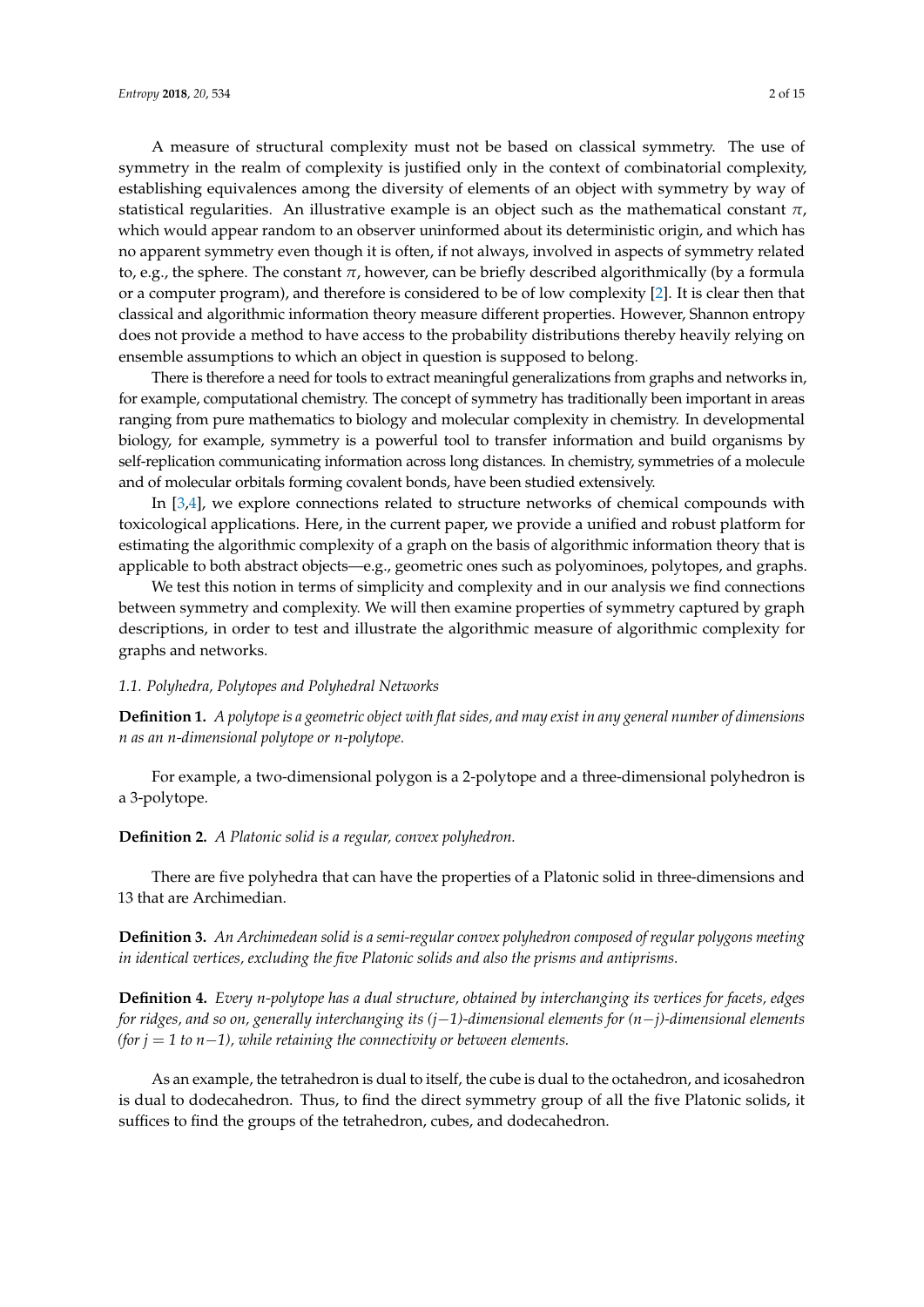**Definition 5.** *An n-polyhedral graph (or c-net) is a three-connected simple planar graph on n nodes.*

*1.2. Basics of Graph Theory*

**Definition 6.** A graph is an ordered pair  $G = (V, E)$  comprising a set V of nodes or vertices and a set E of *edges or links, which are 2-element subsets of V.*

**Definition 7.** *A graph is planar if it can be drawn in a plane without graph edges crossing.*

Planarity is an interesting property because only planar graphs have duals.

**Definition 8.** *A dual graph of a planar graph G is a graph that has a vertex corresponding to each face of G, and an edge joining two neighbouring faces for each edge in G. Dual polyhedra share the same symmetry axes and planes.*

**Definition 9.** *A uniform polyhedron is a polyhedron that has regular polygons as faces and is vertex-transitive on its vertices, that is, there is an isometry mapping any vertex onto any other.*

Every convex polyhedron can be represented in the plane or on the surface of a sphere by a three-connected planar graph. In what follows, we will use the terms nodes and vertex, and links and edges, interchangeably.

## *1.3. Polyominoes*

A polyomino is a collection of cells of equal size that share at least one side. One can think of polyominoes as an extension of dominoes. Polyominoes are familiar because of their use of Tetrominoes (polyominoes of size 4) as introduced in the game of Tetris. The goal of the game of Tetris can actually be defined as the reduction of the Tetromino complexity by tiling, and while solutions to Tetris can easily be achieved by minimization of the spaces between Tetrominoes, the method of algorithmic complexity, by means of finite approximations to algorithmic probability (AP), provides a (numerical as well as practical) alternative to the solution of Tetris other than by the minimization of spaces, with the alternative solution by means of algorithmic complexity producing interesting, efficient packings through minimization of shape complexity by producing tilings of low complexity.

## **2. Methodology**

## *2.1. Computability/Recursivity*

In computability theory, computable (or Turing-computable) functions are also called recursive functions. Computable functions are the mathematical formalization of the intuitive notion of an algorithm.

**Definition 10.** *A function*  $f : \mathbb{N}^k \to \mathbb{N}$  *is computable if and only if there is a Turing machine that, given any k*-tuple x of natural numbers, will produce the value  $f(x)$ .

In other words, a function is computable if there exists an algorithm (a Turing machine) that can implement the the function.

**Definition 11.** *A set of natural numbers is called recursively enumerable if there is a computable function f such that for each number n, f*(*n*) *is defined if and only if n is in the set.*

Thus, a set is recursively enumerable if and only if it is the domain of some computable function.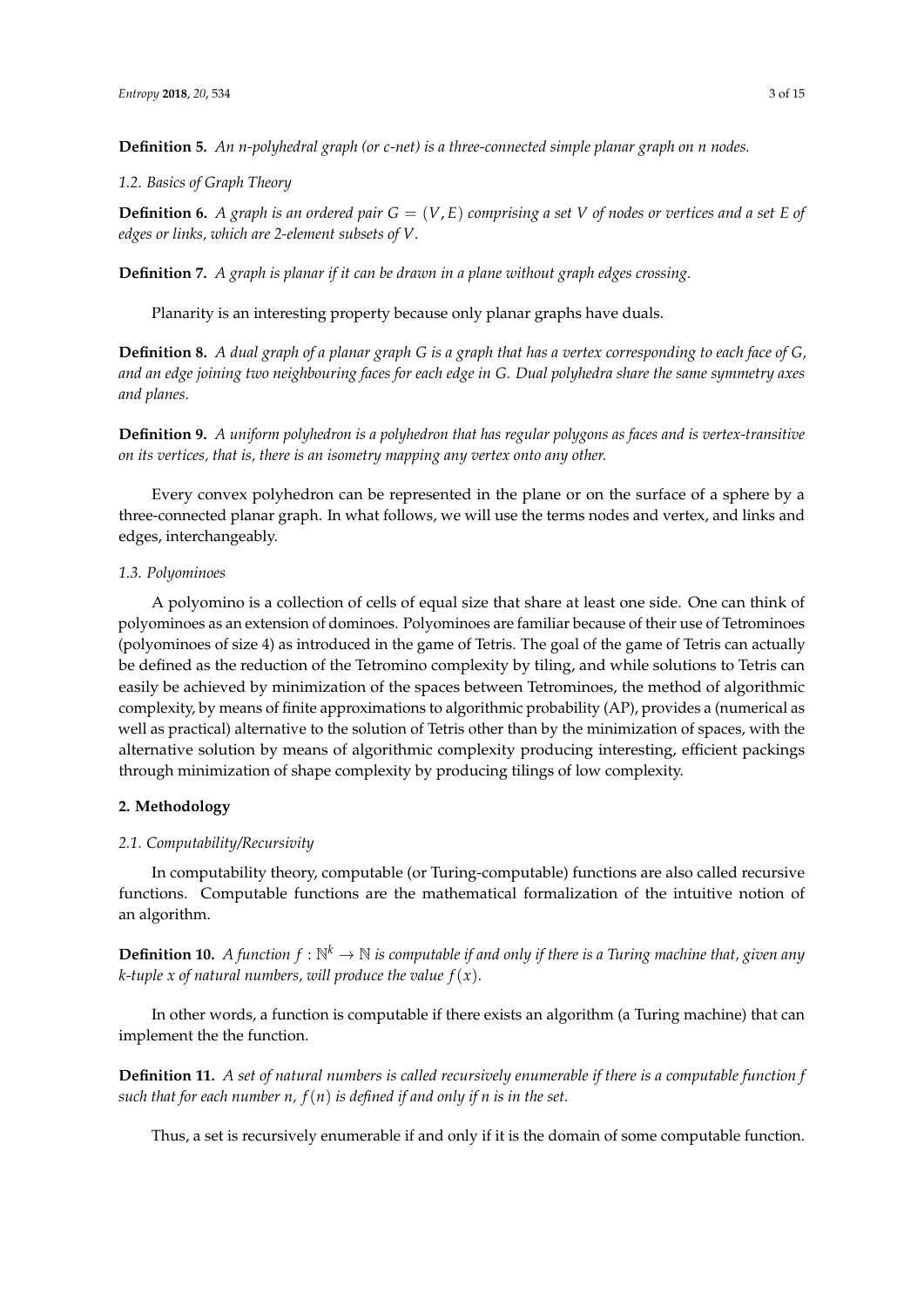Operations or transformations that are recursively enumerable simply implies that such operations can be implemented as a computer program running on a universal Turing machine.

## *2.2. Group-Theoretic Symmetry*

**Definition 12.** Let X be an object in  $R^3$ . A symmetry axe l of X is a line about which there exists  $\theta \in (0, 2\pi)$ *such that the object X is rotate by an angle θ, which appears to be identical to X.*

**Definition 13.** *A symmetry plane P of X is a reflected mirror image of the object X appearing unchanged.*

In group theory, the symmetry group of an object is the group of all transformations under which the object is invariant under composition of the group operations. Here, we consider symmetry groups in Euclidean geometry and polyhedral networks.

For example, given an equilateral triangle, the counterclockwise rotation by 120 degrees around the centre leaves the triangle invariant as it maps every vertex and edge of the triangle to another one occupying exactly the same space.

**Definition 14.** *The direct symmetry group of an object X, denoted S<sup>d</sup>* (*X*)*, is a group of symmetry of X if only rotation is allowed.*

**Definition 15.** *The full symmetry group of an object X, denoted S*(*X*)*, is the symmetry group of X of rotations and reflections.*

A (full) symmetry group is thus a set of symmetry-preserving operations, such as rotations and reflections. Dual polyhedra have the same symmetry group. For example, a tetrahedron has a total of 24 symmetries, that is,  $|S(T)| = 24$ .

While symmetry groups are continuous or discrete, here we are interested in recursively enumerable discrete symmetry groups and actions such that, for every point of the space, the set of images of the point under the isometries in the full symmetry group is a recursively enumerable set.

In what follows, we will use this recursively enumerable variation of the group-theoretic characterization of mathematical symmetry, and symmetry will be taken thus as a space or graph-theoretic invariant under recursively enumerable defined transformations.

The direct and full symmetry groups of tetrahedra, cubes and octahedra, and dodecahedra and icosahedra are, respectively,  $A_4$  and  $S_4$ ,  $S_4$  and  $S_4 \times \mathbb{Z}_2$ , and  $A_5$  and  $A_5 \times \mathbb{Z}_2$  suggesting a natural but limited symmetry partial order, the largest the group subindex the more symmetric. However, it is not clear how to compare different types of symmetry.

In the case of the sphere, it is characterized by spherical symmetry, a type of continuous symmetry as it has an infinite number of symmetries (both for rotations and reflections), here we will only require that the scalars and reflections lines involved are recursively enumerable.

Here, we will advance a notion of symmetry based both on group theoretic and algorithmic information to find the correspondences between each other. As a result, we will provide a proposal of a total order of symmetry.

#### *2.3. Information Theory*

A random configuration of, let us say a gas in a room, has little symmetry but high entropy, but a specific symmetric configuration will have high entropy because any change will destroy the symmetry towards a more likely disordered configuration. However, the extent to which entropy can be used to characterize symmetry is limited to only apparent symmetry, and it is not robust in the face of object description, due to its dependence on probability distributions [\[5\]](#page-13-4). Entropy measures the uncertainty associated with a random variable, i.e., the expected value of the information in a message (e.g., a string) in bits. Formally,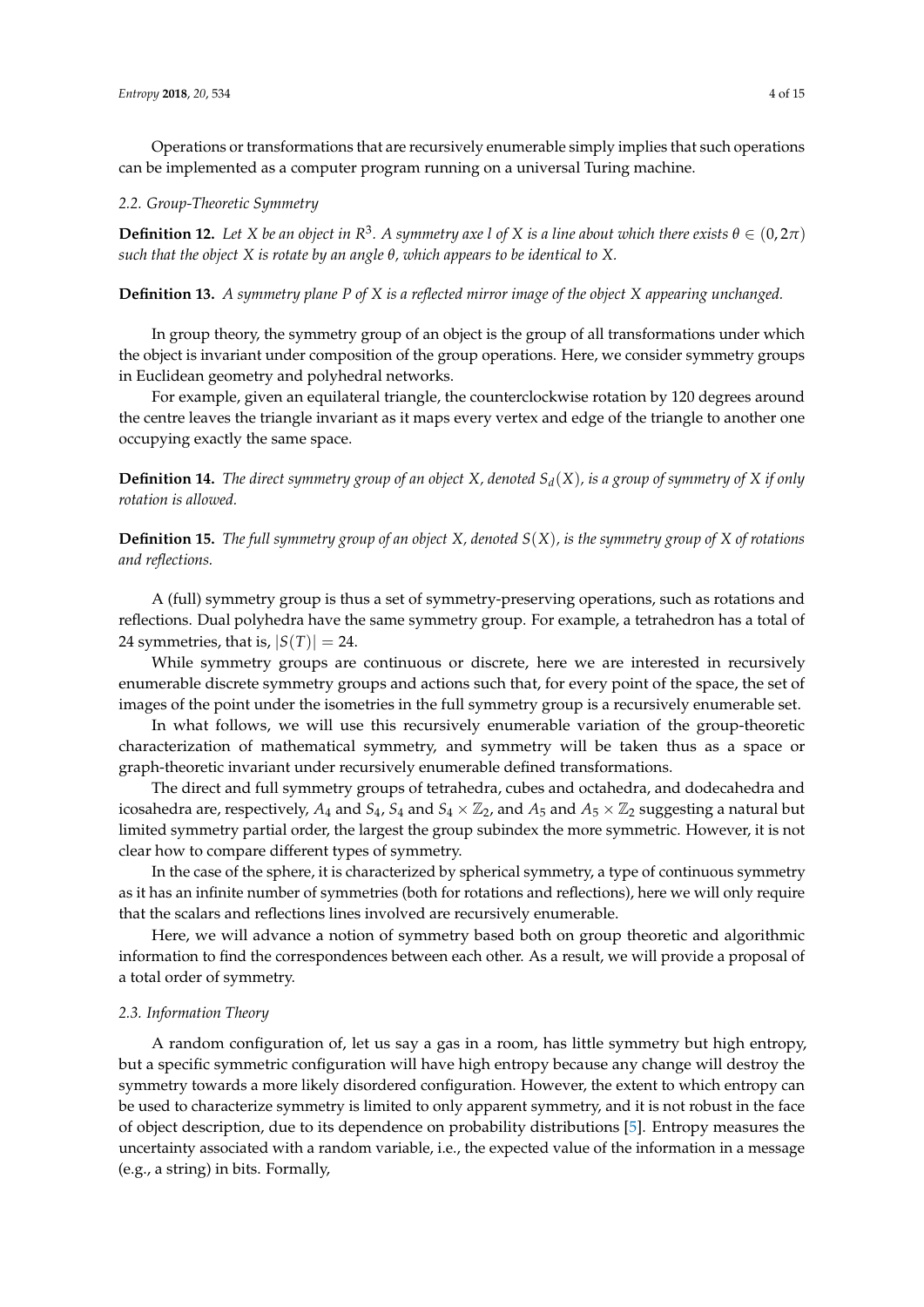**Definition 16.** *The Shannon entropy of a string x is defined by:*

$$
-\sum_{i=1}^n p(x_i) \log_2 p(x_i).
$$

Shannon entropy allows the estimation of the average minimum number of bits needed to encode a string (or object) based on the alphabet size and the occurrence of the alphabet symbolsbased on a probability distribution. Despite its limitations, classical information theory (Shannon entropy) can be consistent with symmetry. One of its main properties is the property of symmetry given by  $H(x_1, x_2, \ldots, x_n) = H(x_{\tau(1)}, x_{\tau(2)}, \ldots, x_{\tau(n)})$ , where  $\tau$  is any permutation from 1 to *n*, and this property also holds for variations of *H* such as block entropy, where the string bits are taken up by tuples, e.g., bytes. In other words, *H* remains invariant amidst the reordering of elements. While entropy may look as if it preserves certain properties for symmetrical objects, it also fails to some extent to characterize symmetry. For example,  $s_1 = 0000011111$  and  $s_2 = 1101001011$  have  $H(s_1) = H(s_2)$ because there is a permutation *τ* that sends *s*<sup>1</sup> onto *s*<sup>2</sup> and vice versa. However, *H* misses the fact that *s*<sup>2</sup> looks significantly less symmetrical than *s*1, which has a reflection symmetry at the centre bit. When taking 2-bit elements as units for *H*, hence applying what we will call block entropy denoted by *H*<sub>2</sub> for blocks of size two bits), this is solved and  $H_2(s_1) < H_2(s_2)$ , but then we will miss possible 2-bit symmetries, and so on. Taking  $H_b$  for  $b = 1, ..., n$ , where  $n = |s_i|$ . We will see that, for algorithmic complexity, there are nearly similar results, but with far more interesting subtleties.

## *2.4. Graph Entropy*

We will define the Shannon entropy (or simply entropy) of a graph *G* represented by its adjacency matrix  $A(G)$  by

## **Definition 17.**

$$
H(A(G)) = -\sum_{i=1}^{n} P(A(x_i)) \log_2 P(A(x_i)),
$$

where *G* is the random variable with *n* possible outcomes (all possible adjacency matrices of size |*V*(*G*)|). For example, a completely disconnected graph *G* with all adjacency matrix entries equal to zero has entropy  $H(A(G)) = 0$  because the number of different symbols in the adjacency matrix is 1. However, if a different number of 1 s and 0 s occur in  $A(G)$ , then  $H(A(G)) \ge 0$ . In general, we will use Block Entropy in order to detect more graph regularities (through the adjacency matrix) at a greater resolution. However, for Block Entropy, there is an extra factor to be taken into account. The adjacency matrix of a graph is not invariant under graph relabellings. This means that the correct calculation of the Block Entropy (not relevant for 1-bit Entropy) of a graph has to take into consideration all possible adjacency matrix representations for all possible labellings. Therefore,

**Definition 18.** *The Block Entropy of a graph is given by:*

$$
H(G) = min\{H(A(G_L))|G_L \in L(G)\},
$$

*where L*(*G*) *is the group of all possible labellings of G.*

## *2.5. Algorithmic Complexity*

The algorithmic (Kolmogorov–Chaitin) complexity of a string  $x$  is the length of the shortest effective description of *x*. There are several versions of this notion. Here, we use mainly the plain complexity, denoted by *C*(*x*), and the conditional plain complexity of a string *x* given a string *y*, denoted by  $C(x|y)$ , which is the length of the shortest effective description of x given y. The formal definitions are as follows. We work over the binary alphabet  $\{0,1\}$ . A string is an element of  $\{0,1\}^*$ .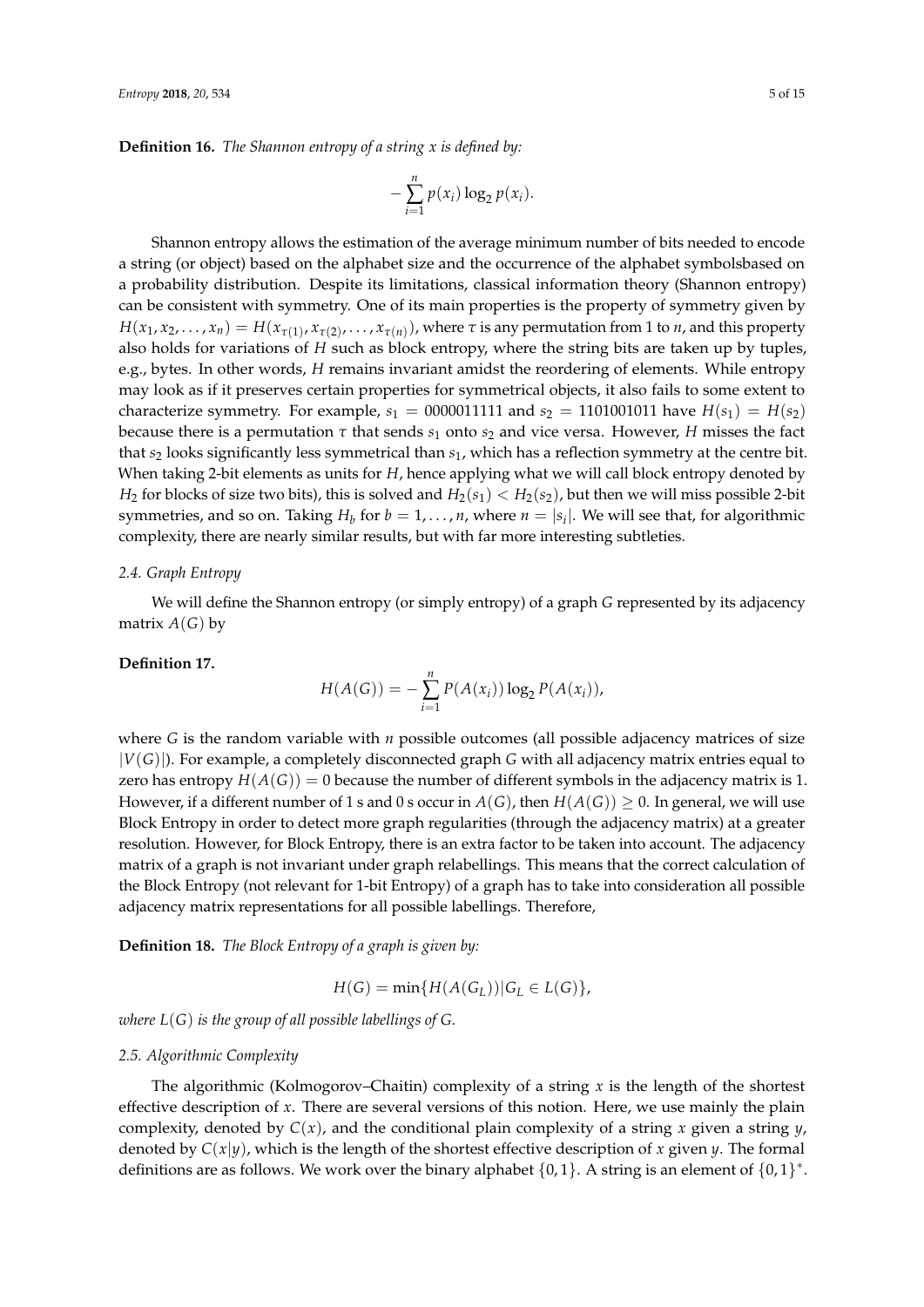If *x* is a string, |*x*| denotes its length. Let *M* be a universal Turing machine that takes two input strings and outputs one string. For any strings *x* and *y*,

**Definition 19.** *The algorithmic complexity of x conditioned by y with respect to M is defined as*

$$
C_M(x|y) = \min\{|p| \text{ such that } M(p,y) = x\}.
$$

We will often drop the subscript *M* in  $C_M(x|y)$  because of the *invariance theorem*, and we will also write  $C(x)$  instead of  $C(x|\lambda)$  (where  $\lambda$  is the empty string). If *n* is a natural number,  $C(n)$  denotes the algorithmic complexity of the binary representation of *n*. Prefix-free complexity *K* is defined in a similar way, the difference being that the universal machine is required to be prefix-free. That is, only self-delimited programs are valid programs; no program is a prefix of any other, a property necessary to keep  $0 < m(s) < 1$  a (semi-) probability measure.

## *2.6. Algorithmic Probability*

Algorithmic Probability is a seminal concept in the theory of algorithmic information. The algorithmic probability of a string *s* is a measure that describes the probability that a valid random program *p* produces the string *s* when run on a universal Turing machine *U*. In equation form, this can be rendered as

## **Definition 20.**

$$
m(s) = \sum_{p:U(p)=s} 1/2^{|p|}.
$$

That is, the sum over all the programs *p* for which *U* outputs *s* and halts.

The Algorithmic Probability  $[6-8]$  $[6-8]$  measure  $m(s)$  is related to algorithmic complexity  $K(s)$  in that *m*(*s*) is at least the maximum term in the summation of programs, given that the shortest program carries the greatest weight in the sum.

**Definition 21.** *The Coding Theorem further establishes the connection between m*(*s*) *and K*(*s*) *as follows:*

<span id="page-5-0"></span>
$$
|-\log_2 m(s)-K(s)|\n<sup>(1)</sup>
$$

where  $c$  is a fixed constant independent of  $s$ . The Coding Theorem implies that  $[9,10]$  $[9,10]$  one can estimate the algorithmic complexity of a string from its frequency. By rewriting Equation [\(1\)](#page-5-0) as:

<span id="page-5-1"></span>
$$
K_m(s) = -\log_2 m(s) + c,\tag{2}
$$

where  $\mathcal{O}(1)$  is a constant, one can see that it is possible to approximate *K* by approximations to *m* (such finite approximations have also been explored in [\[11\]](#page-13-9) on integer sequences), with the added advantage that *m*(*s*) is more sensitive to small objects [\[12\]](#page-14-0) than the traditional approach to *K* using lossless compression algorithms, which typically perform poorly for small objects (e.g., small graphs).

As shown in [\[13\]](#page-14-1), estimations of algorithmic complexity are able to distinguish complex from random networks (of the same size, or asymptotically growing), which are both in turn distinguished from regular graphs (also of the same size). *K* calculated by the BDM assigns low algorithmic complexity to regular graphs, medium complexity to complex networks following Watts–Strogatz or Barabási–Albert algorithms, and higher algorithmic complexity to random networks. That random graphs are the most algorithmically complex is clear from a theoretical point of view: nearly all long binary strings are algorithmically random, and so nearly all random unlabelled graphs are algorithmically random [\[13\]](#page-14-1).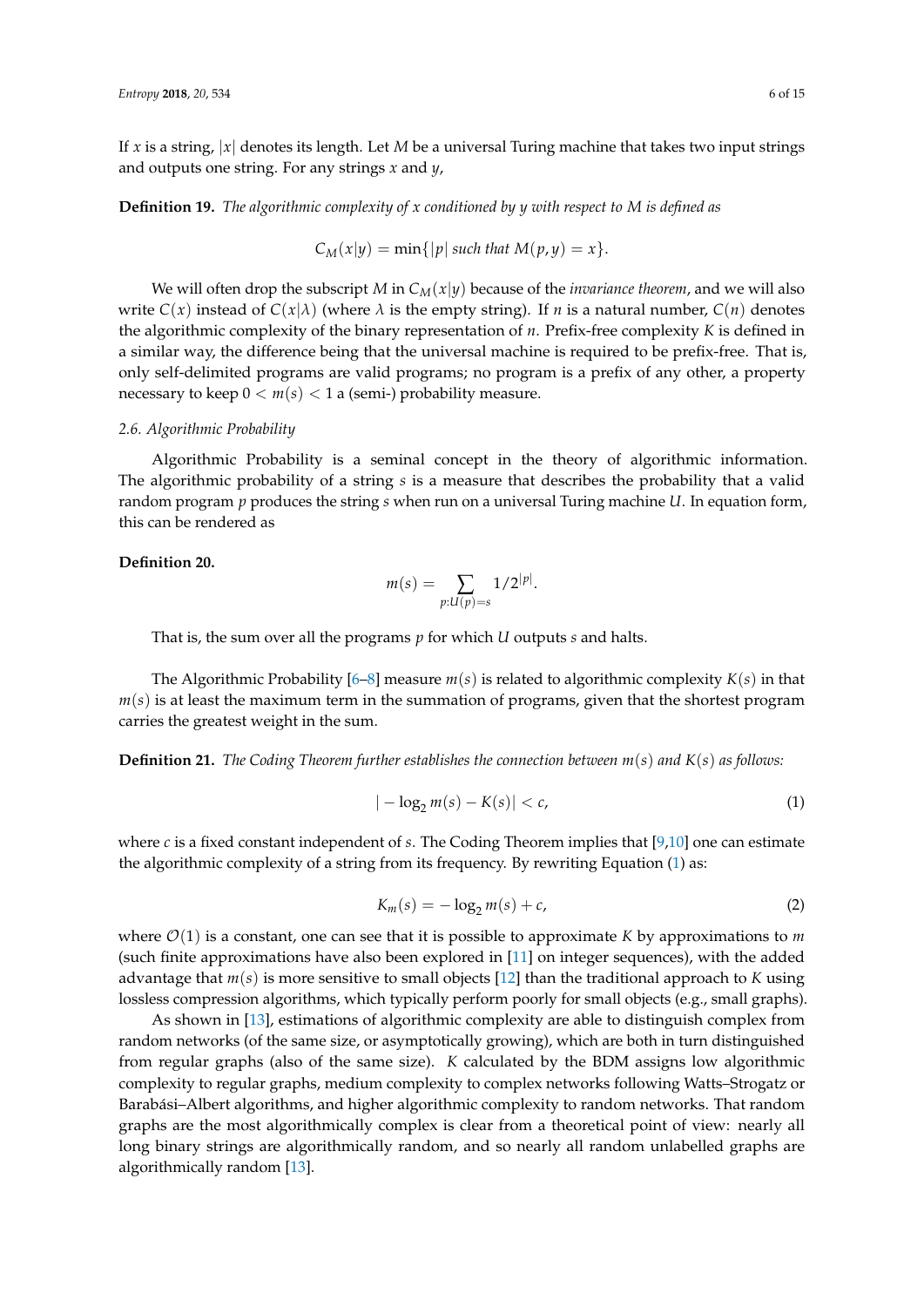The Coding Theorem and Block Decomposition Methods

The Coding Theorem Method (CTM) [\[12](#page-14-0)[,14\]](#page-14-2) is rooted in the relation provided by Algorithmic Probability between frequency of production of a string from a random program and its Kolmogorov complexity (Equation [\(1\)](#page-5-0), also called the algorithmic Coding theorem, as distinct from another coding theorem in classical information theory). Essentially, it uses the fact that the more frequent a string (or object), the lower its algorithmic complexity; and strings of lower frequency have higher algorithmic complexity.

Here, we report results that would not have been possible if they were not specific enough to correctly identify small patterns that represent signatures of the algorithmic content of an object by using CTM and BDM. We show that the AP-based measures either constitute an equivalent or a superior alternative to other more limited measures, such as lossless compression algorithms, widely used as estimators of algorithmic complexity, and to Shannon entropy and related measures that are based on traditional statistics and require that broad assumptions be encoded in their underlying probability distributions.

The Block Decomposition method (BDM) consists of determining the algorithmic complexity of a matrix by quantifying the likelihood that a random Turing machine operating on a two-dimensional tape (also called a termite or Langton's ant [\[15\]](#page-14-3)) can generate it and halt. The Block Decomposition Method (BDM) decomposes the adjacency matrix of a graph into smaller matrices for which we can numerically calculate its algorithmic probability by running a large set of small two-dimensional deterministic Turing machines, and therefore its algorithmic complexity upon application of the Algorithmic Coding Theorem. Then, the overall complexity of the original adjacency matrix is the sum of the complexity of its parts, albeit a logarithmic penalization for repetitions, given that *n* repetitions of the same object only add  $\log_2 n$  complexity to its overall complexity, as one can simply describe a repetition in terms of the multiplicity of the first occurrence. The following graph complexity definition will also introduce BDM.

#### *2.7. The Algorithmic Complexity of a Graph*

We define the algorithmic complexity estimation of a graph as follows:

**Definition 22.** *The Kolmogorov complexity of a graph G is defined as follows:*

$$
BDM(G,d) = \sum_{(r_u,n_u)\in A(G)_{d\times d}} \log_2(n_u) + CTM(r_u),\tag{3}
$$

where  $K_m(r_u)$  is the approximation of the algorithmic (Kolmogorov–Chaitin) complexity of the subarrays  $r_u$  using the Algorithmic Coding Theorem (Equation [\(2\)](#page-5-1)) method that we denote by CTM,  $A(G)_{d \times d}$  represents the set with elements  $(r_u, n_u)$  obtained when decomposing the adjacency matrix  $A(G)$  of *G* into non-overlapping squares of size *d* by *d* denoted by  $A(G)_{d \times d}$ . In each  $(r_u, n_u)$  pair,  $r_u$  is one such square and  $n_u$  is its multiplicity (number of occurrences). From now on,  $K_{BDM}(g, d = 4)$  may be denoted only by *K*(*G*), but it should be taken as an approximation to *K*(*G*) unless otherwise stated (e.g., when referring to the theoretical true  $K(G)$  value).

Considering relabellings, the correct evaluation of the algorithmic complexity of a graph is given by:

## **Definition 23.**

$$
K(G) = min\{K(A(G_L))|G_L \in L(G)\},
$$

where  $A(G_L)$  is the adjacency matrix of  $G_L$  and  $L(G)$  is the group of all possible labellings of  $G$ .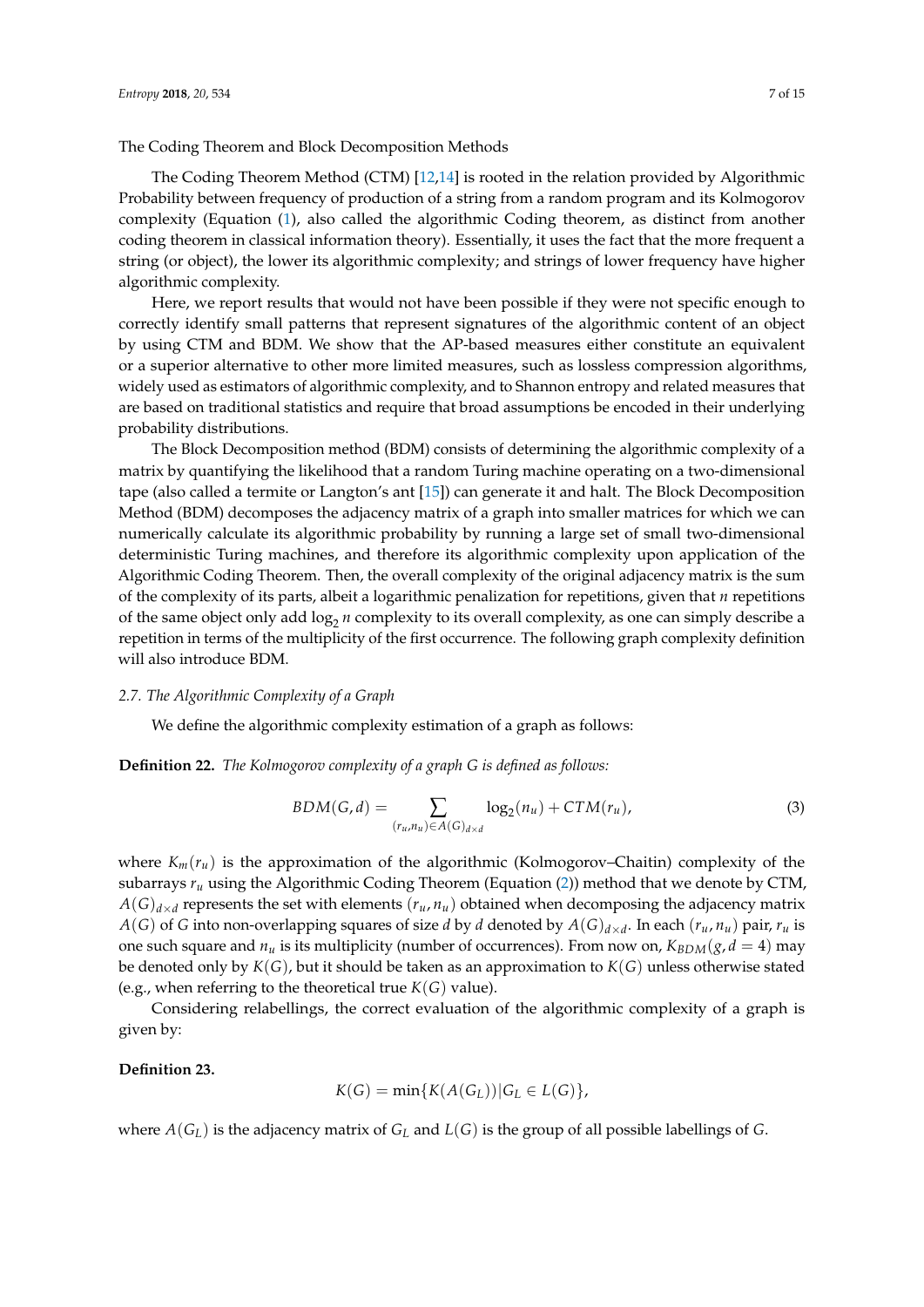One contribution of these algorithmic-based measures is that the two-dimensional versions of both CTM and BDM are native bidimensional measures of complexity and thus do not destroy the two-dimensional structure of an adjacency matrix.

By making a generalization of the Algorithmic Coding Theorem using two-dimensional Turing machines. This makes it possible to define the probability of production of an adjacency matrix as the result of a randomly chosen deterministic two-dimensional-tape Turing machine without any array transformations to a string, thus making it dependent on yet another mapping between graphs and strings, unlike our approach that natively deals directly with the complexity of the graph adjacency matrix.

Most algorithms implementing a computable measure of graph complexity are based either on a graph-theoretic/topological feature that is computable or upon Shannon entropy. An example of an improvement on Shannon entropy is the introduction of graph lossless compression such as Graphitour [\[16\]](#page-14-4). A drawback of graph compression is that lossless compression based on popular algorithms such as LZW (Gzip, PNG, Compress), which are traditionally considered to be approximations to algorithmic (Kolmogorov) complexity, are more closely related to Shannon entropy than to algorithmic complexity (which we will denote by *K*). This is because these popular algorithms implement a method that traverses an object looking for trivial repetitions from which a basic grammar is produced based on frequency.

A major improvement in the means of approximating the algorithmic complexity of strings, graphs and networks, based on the concept of algorithmic probability (AP), offers different and more stable and robust approximations to algorithmic complexity by way of the so-called Algorithmic Coding Theorem (c.f. below). The method, called the Coding Theorem Method, suffers the same drawback as other approximations of *K*, including lossless compression, related to the additive constant involved in the Invariance Theorem as introduced by Kolmogorov, Chaitin and Solomonoff [\[7](#page-13-10)[,8](#page-13-6)[,17](#page-14-5)[,18\]](#page-14-6), which guarantees convergence towards *K* though its rate of convergence is unknown. The chief advantage of the algorithm is, however, that algorithmic probability (AP) [\[6–](#page-13-5)[8\]](#page-13-6) not only looks for repetitions but for algorithmic causal segments, such as in the deterministic nature of the digits of  $\pi$ , without the need of distribution assumptions. As with  $\pi$ , a graph that is produced recursively enumerable will be eventually characterized by algorithmic probability as having low algorithmic complexity, unlike traditional compression algorithms that implement a version of classical block Shannon entropy. In previous work, this kind of recursively enumerable graph [\[5\]](#page-13-4) has been featured, illustrating how inappropriate Shannon entropy can be when there is a need for a universal, unbiased measure where no feature has to be pre-selected.

The method studied and applied here was first defined in [\[2](#page-13-1)[,19\]](#page-14-7) and is in many respects independent of the observer to the greatest possible extent. For example, unlike popular implementations of lossless compression used to approximate algorithmic complexity (such as LZW), the method based on Algorithmic Probability averages over a large number of computer programs found to reproduce the output, thus making the problem of the choice of enumeration less relevant compared to the more arbitrary choice of lossless compression algorithm. The advantage of the algorithmic complexity measure is that when it diverges from algorithmic complexity (because it requires unbounded increasing computational power) it then collapses into Shannon entropy [\[2\]](#page-13-1).

We have previously reported connections between algebraic and topological properties using algorithmic complexity [\[13\]](#page-14-1), where we introduced a definition and numerical method for labelled graph complexity; and in applications to the clustering capabilities of network superfamilies in [\[20\]](#page-14-8), as well as in applications to biology [\[21\]](#page-14-9), where we also introduced a generalization of unlabelled graph complexity. We have also provided theoretical estimations of the error of approximations to the algorithmic complexity of graphs and complex networks in [\[21\]](#page-14-9), offering both exact and numerical approximations.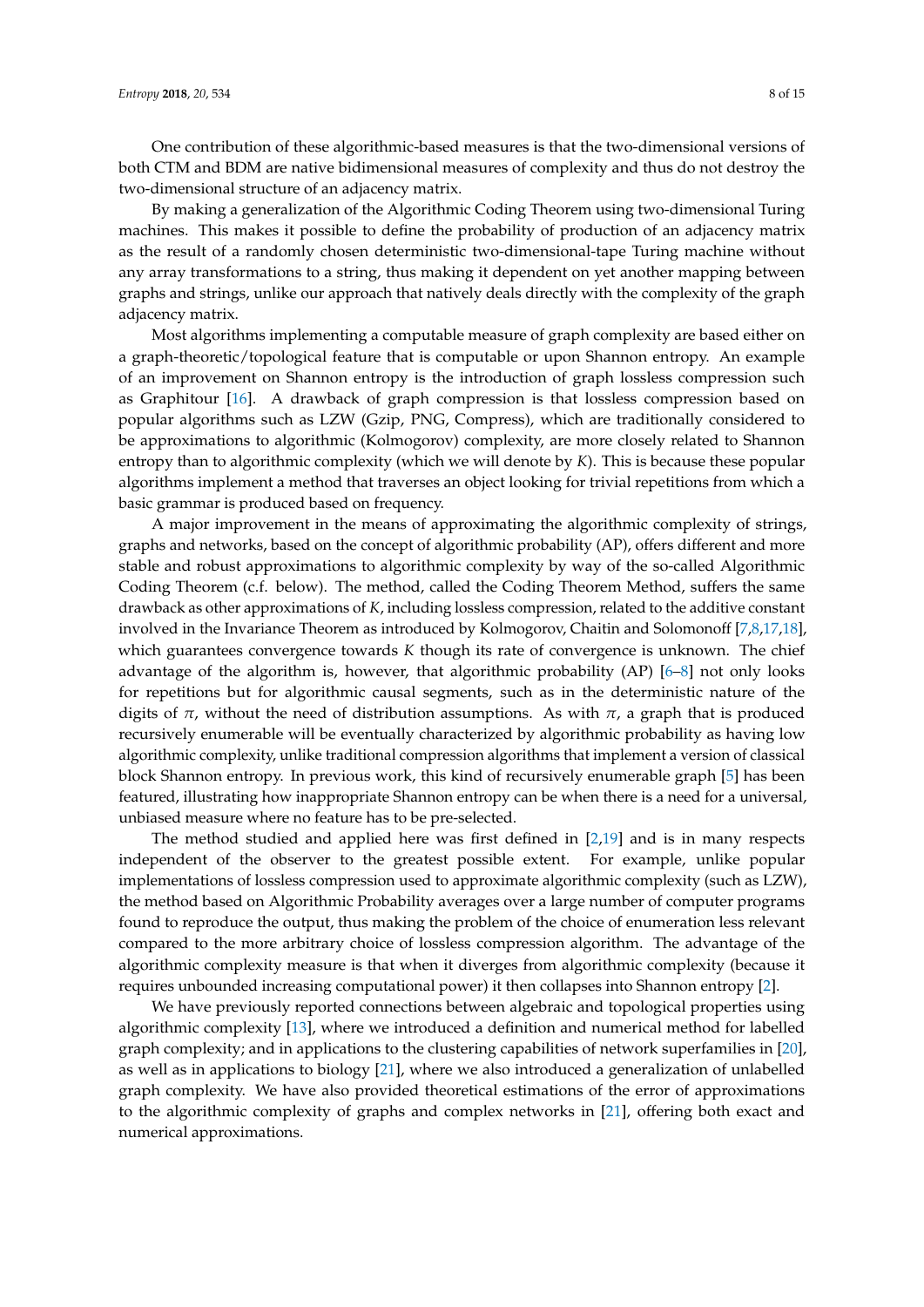The algorithm here considered can deal with a variety of graph types including directed graphs and weighted graphs. The resulting structure could be used for representation and classification as we will see.

#### **3. Results**

## *3.1. Algorithmic Characterization of Geometric Symmetry*

It is not difficult to identify a group of (recursively enumerable) symmetries as being of low conditional algorithmic (Kolmogorov–Chaitin) complexity because a recursively enumerable transformation requires an encoding of fixed computer program length implementing the recursively enumerable transformation.

Here, we propose an algorithmic information characterization of symmetry:

**Definition 24.** *We define a transformation of a recursively enumerable object s to s* 0 *as a transformation T such that there exists c* =  $|U(p) = T|$  *such that*  $|K(s') - K(s)| \le c$ ,

where *c* is the length of a program that implements the transformation *T* on a (prefix-free) Turing machine running program *p*, and so  $K(s') = K(s) + c'$  such that  $c' \leq c$ , i.e.,  $K(s') \sim K(s)$ . The Kolmogorov complexity of the most symmetric geometrical object, the *n*-dimensional hypersphere can be given by:

## **Definition 25.**

$$
K(c) = \min\{p : p(r, n) = \{x \in \mathbb{Q}^n : ||x|| = r\}\},\
$$

where *x* is a computable number. It can be seen that *K* depends only on the dimension *n* and the radius *r*.

Let *T*(*s*) be the recursively enumerable symmetry group for object *s*. It follows that, if there is a recursively enumerable function  $t \in T$ , such that  $s' = t(s)$  with  $t$  and a recursively enumerable function  $t^{-1}$  mapping *s'* to *s*, then  $|K(s) - K(s')| < c$ . In other words, *K* is invariant.

For example, a tetrahedron *s* can be placed in 12 distinct positions by rotation alone *s<sup>i</sup>* for *i* ∈ {1, . . . , 12}. The 12 rotations form the rotation (symmetry) group. Let *t* be one of these rotations. Without loss of generality, if *t* is recursively enumerable, let *p*(*t*) be the program implementing *t* such that  $s_i = t(s)$ , then  $|K(s) - K(s')| < |p(t)|$ .

Just as in Euclidean geometry, algorithmic complexity remains invariant under symmetric transformations in any space using the same argument, with the only requirement that  $t \in T$  is a recursively enumerable transformation acting in a recursively enumerable space.

#### *3.2. Correspondence of Algorithmic Ranking*

The previous results suggest a symmetry ranking of objects subject to symmetry comparison that can be achieved numerically as demonstrated in Figure [1.](#page-9-0) The algorithmic characterization of symmetry is a particular case of the more general case of algorithmic complexity alone and is thus rather an application of algorithmic complexity to symmetry with the provisions of recursivity/computability required.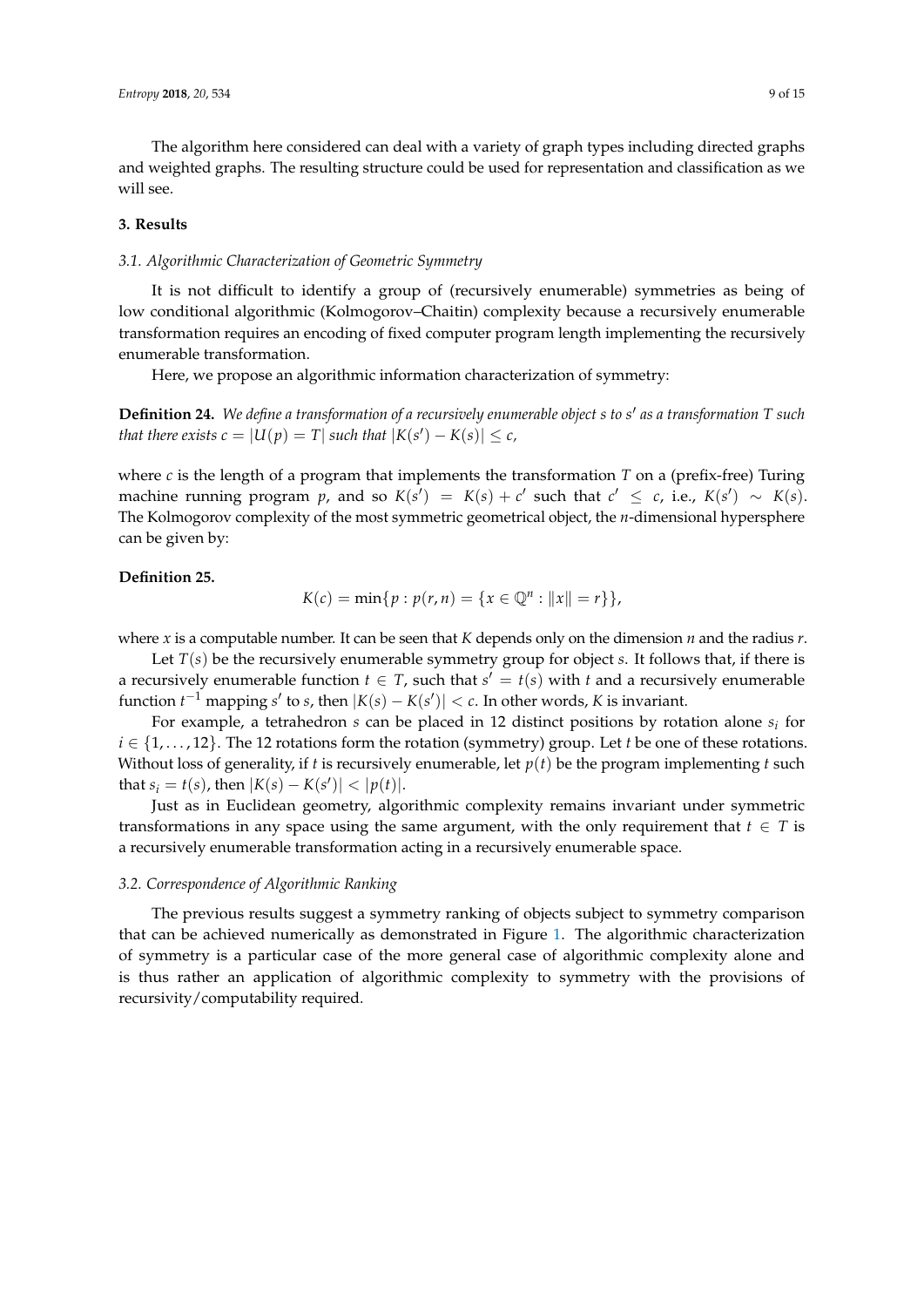<span id="page-9-0"></span>

**Figure 1. Top**: platonic solid networks with order parameter values (Block Decomposition Method (BDM), entropy and lossless compression by Compress); **Bottom left**: different polyhedra sorted by algorithmic symmetry (BDM); **Bottom right**: platonic graphs and their duals classified by order parameters, duals are in same colour. Numerical approximations of graphs and duals have similar values, as theoretically expected, given that there is an algorithm of fixed size that sends a graph to its unique dual and back.

Chiral

Random

Platonic Archimedean Johnson Quasiregular

Figure [2](#page-10-0) illustrates the way in which estimations of the algorithmic information of graphs capture symmetry breaking, thereby demonstrating the ability of these methods to characterize it. Figure [2](#page-10-0) (top) shows how removing edges from a complete graph drives the estimations much higher while removing nodes that preserve the symmetries of the complete graph (by producing another complete graph) and thus remaining stable for graphs of growing size. In contrast, Figure [2](#page-10-0) (bottom) illustrates that random graphs are immune to symmetry breaking, being deprived of symmetries to begin with, and both node and edge removal have the same effect.

Figure [2](#page-10-0) (top) illustrates how symmetry breaking generates information. The results show how to detect and produce information content starting from a highly symmetrical object (a complete graph). Similar results had been reported in [\[13\]](#page-14-1). It also suggests how growing a symmetrical object converges and cannot be the source of new information if unbroken; only symmetry breaking can generate differences that produce information when moving a symmetrical object from simplicity to complexity. Likewise, information from breaking a random object does not produce information that could not already be generated by the underlying source of random graphs.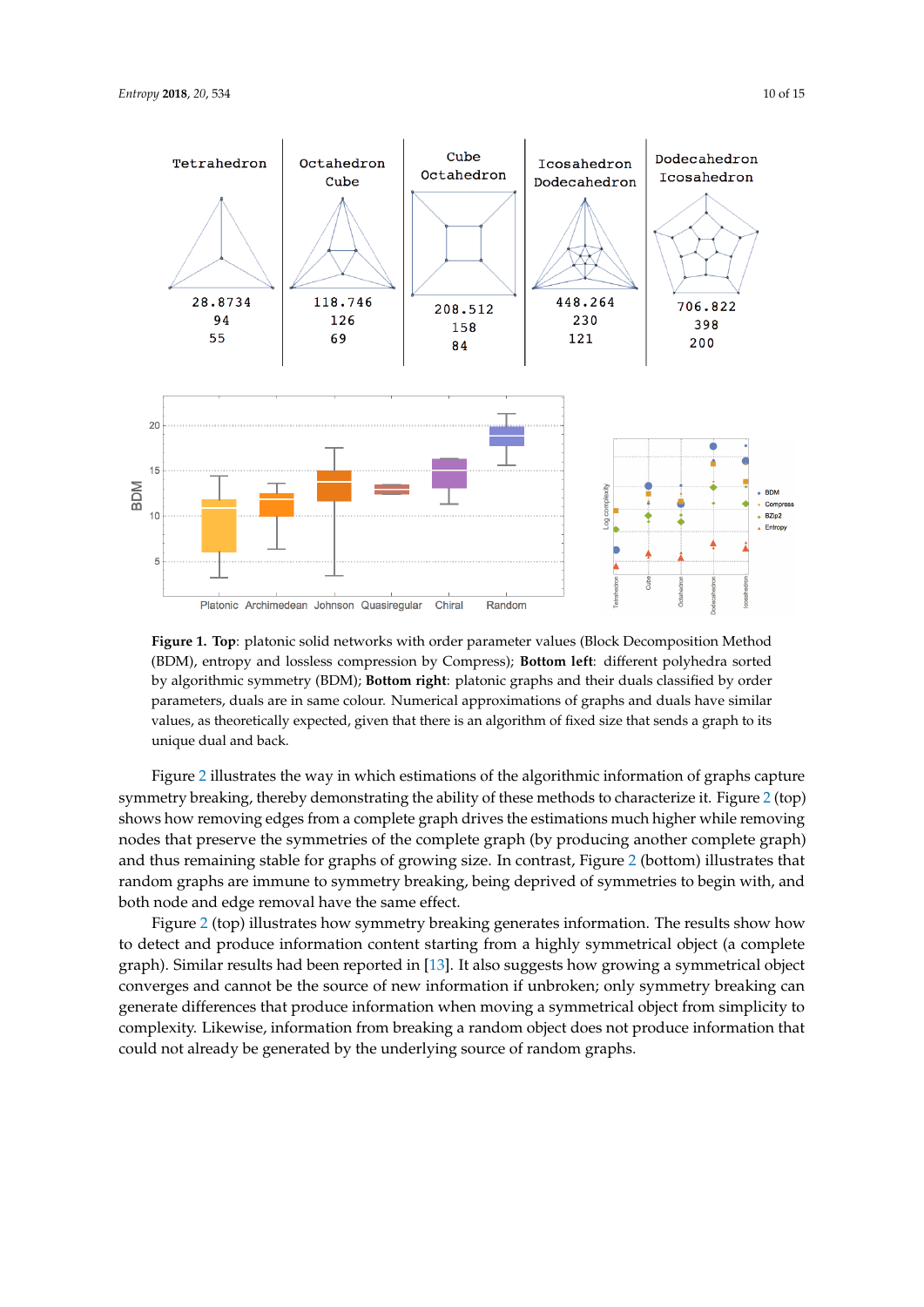<span id="page-10-0"></span>

**Figure 2.** Symmetry breaking by edge removal. **Top**: starting from a growing complete graph (perfect symmetry), removing a node produces another perfectly symmetrical object (another complete graph) hence preserving the symmetry. However, as soon as a random edge is deleted from the complete graph, the symmetry is broken and information is generated as quantified by the difference between the original algorithmic content of the complete graph and the mutated one without a single edge; **Bottom**: in a random graph, symmetry breaking does not produce algorithmic information. Entropy and lossless compression both fail to characterize these instances of graph-theoretic symmetry breaking.

## *3.3. Classification of Polyominoes*

When exploring free polyominoes (equivalent shapes under the symmetry group are considered the same) of size 4 and 5 non-zero (black) cells, we found that the classification by AP-based measures can yield more robust characterizations in the sense that they are less variant amidst changes in the description of the same object. In Figure [3,](#page-11-0) we classified the same set of polyominoes by their geometric versus topological representations. In the case of the geometric representation, we considered a binary array of black and white cells of length  $n \times m$  such that each row  $1 \dots n$  and column  $1 \dots m$  contains at least a non-zero element. The topological representation is a network whose vertices represent the corners of the geometrical representation and whose edges are cell boundaries, of which at least one is shared with another cell.

While the precise order between solid and network representations in Figure [3](#page-11-0) (and additional results reported in the Appendix) may look different, the high correspondence is evident and they are divided into the two clusters for both of the representations that the BDM values suggest. In both cases, the first clusters with greatest values contain almost the same elements and the intersection of elements with lowest values is also significant, hence the high correlation value.

Spearman ranking correlation values are given in Figure [3,](#page-11-0) establishing the ability of the AP-measure (BDM) to deal with small patterns in a robust but sensitive fashion, unlike the two other methods we compared with (a lossless compression algorithm and Shannon entropy). The compression algorithm used is Compress, based on a Unix shell compression program, itself based on the LZW compression algorithm. LZW is the most common lossless compression algorithm behind, e.g., png, zip, gzip. Shannon entropy is applied to the arrays, with the space of all possible uniformly distributed binary arrays of the size of either the bitmap or the adjacency matrix of the network representation as probability space.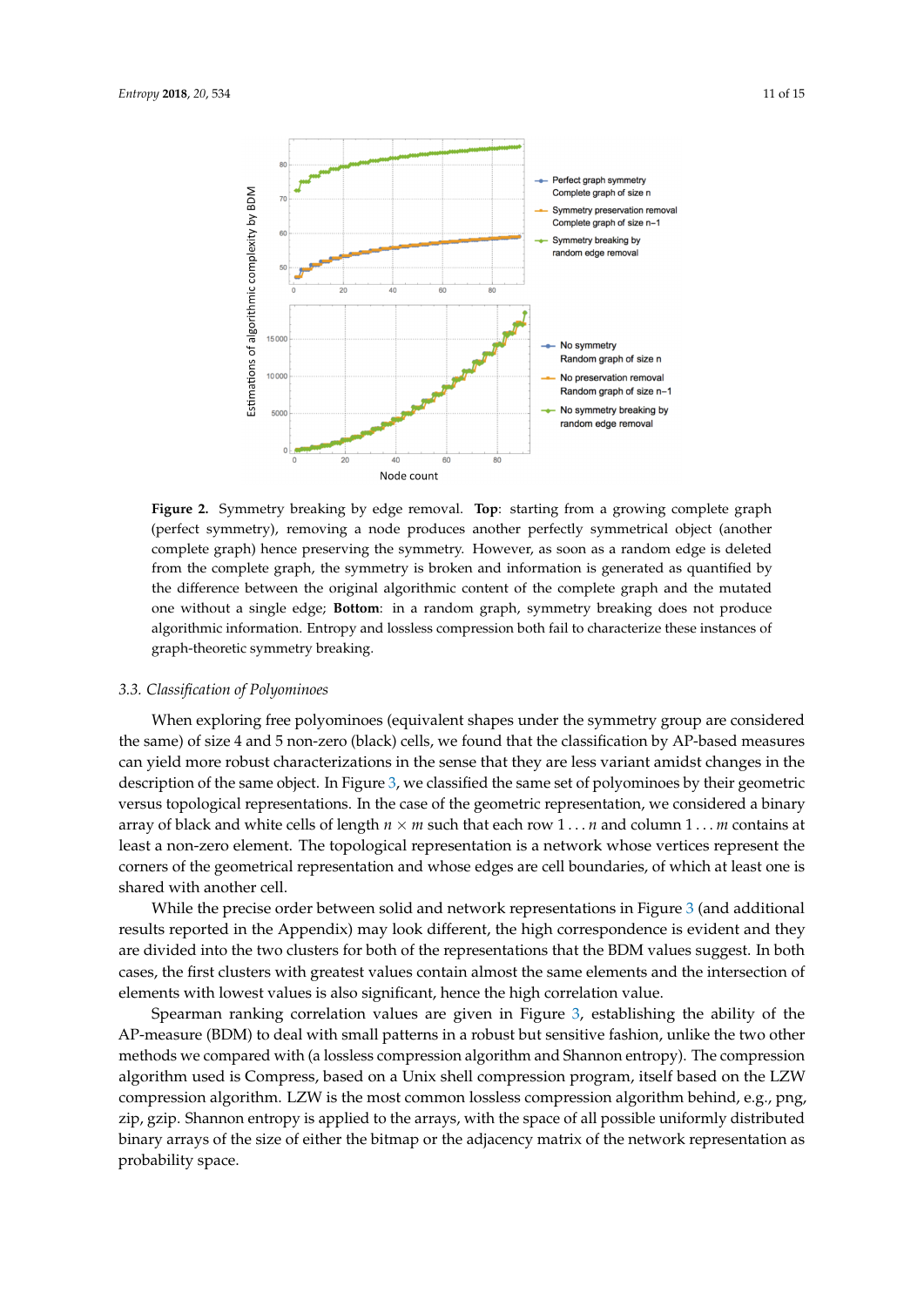<span id="page-11-0"></span>

**Figure 3.** (**a**) Spearman rank correlation values between the same polyominoes represented as graphs from their adjacency matrices were:  $\rho = 0.99$ ,  $p = 3.216 \times 10^{-14}$  for Algorithmic Probability (AP)-based (BDM) ranking;  $\rho = 0.44$ ,  $p = 0.0779$  for Compress; and  $\rho = 0.227$ ,  $p = 0.38$  and thus only statistically significant for the AP-based ranking. This means that it is the AP-based measure that also assigns the same complexity to qualitatively similar polyominoes, something that neither compression nor entropy was able to do consistently due to under- or over-sensitivity; (**b**,**c**) display their AP-estimated values for some examples. Adjacency matrices of net-form representations of simply connected free polyominoes (without holes). Adjacency matrices representing networks and solid objects may look very different yet the AP-based measure produces a robust classification more independent of the object description than other measures (entropy and compression). Some functions used to generate the objects from a library of polyominoes and net polyominoes written by Eric Weinstein's and published in Wolfram's MathWorld were adapted for our purposes [\[22\]](#page-14-10).

#### *3.4. Polytope Profiling*

Regular polyhedra or so-called Platonic solid networks are of low complexity compared to the  $s$ phere, for which we showed that its complexity grows by  $\log_2 n \log_2 r$  the  $r$  is the radius and  $n$  the dimension of a hypershpere.

Polygonal approximations to sphere rendering depend only on the number of polygons used and therefore will tend to be of greater complexity than, say, platonic solids. Platonic solids are rough approximations of spheres with low polygon face count, and hence are lower bounds of any other sphere approximation.

Unlike the Platonic solids, that are all formed by a single polygon, each Archimedean polyhedron is formed by two different polygons and they are thus expected to be slightly more complex,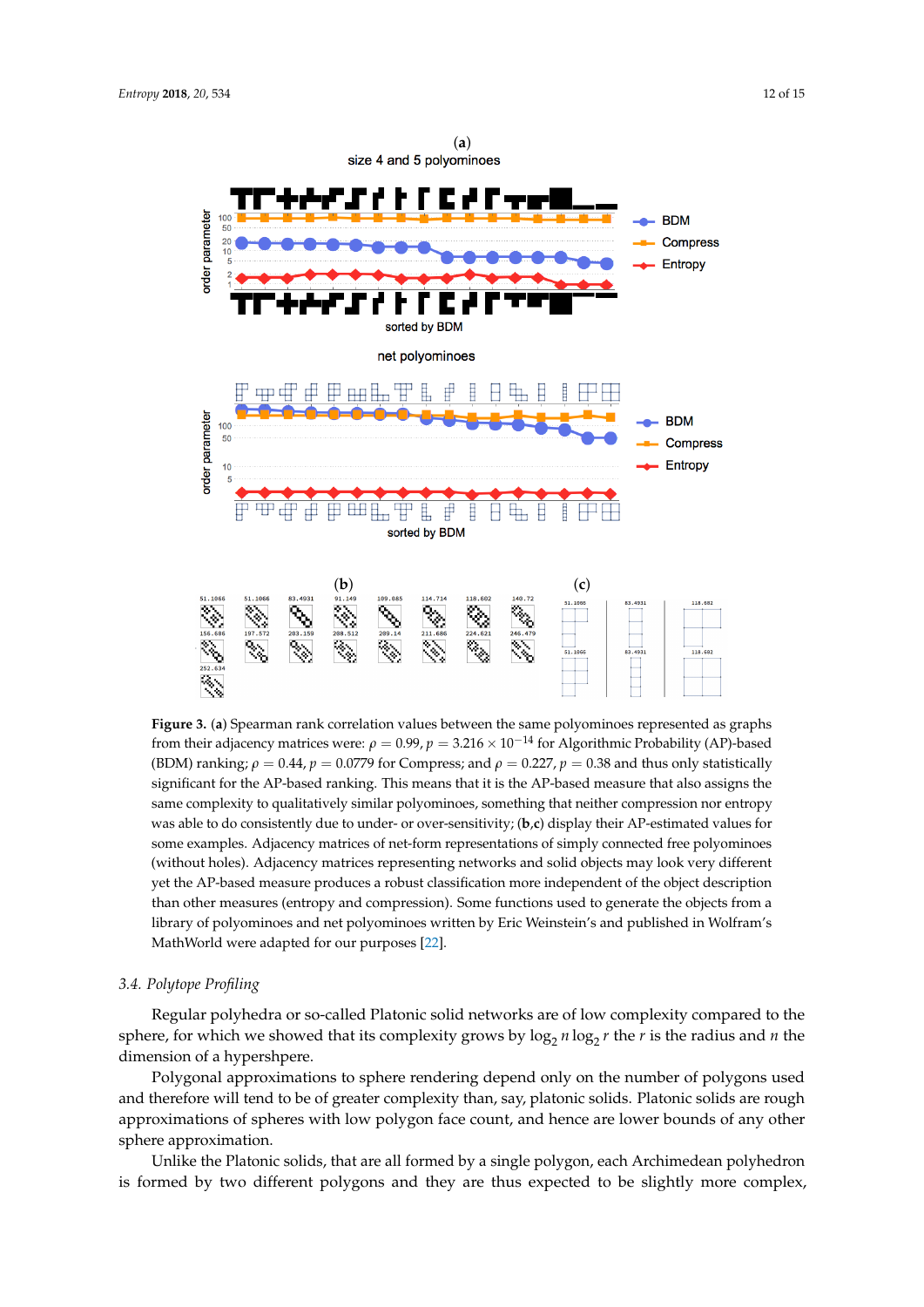as numerically shown in Figure [1.](#page-9-0) It shows the expected agreement between the classical information and algorithmic complexity of objects of similar complexity, in particular graphs and their duals, where vertices are exchanged for edges and edges for vertices from the original graphs. Figure [4](#page-12-0) reports the change of complexity as a function of dimension and symmetric group over a hypercube of growing dimension and the set of all graphs grouped by symmetric group extracted from GraphData[] in the Wolfram Language.

<span id="page-12-0"></span>

**Figure 4. Left**: Numerical approximation of algorithmic complexity by BDM over a polytope (hypercube) of growing dimensions, showing how algorithmic complexity monotonically decreases; **Right**: Graphs belonging to different symmetric groups have different growing numerical algorithmic complexity values as theoretically expected.

## **4. Conclusions**

The complexity of graphs has historically been based on graph-theoretic, and, more recently, Entropy-based indices. While some of them may continue to be of interest in approaches to molecular similarity (such as QSPR and QSAR [\[23\]](#page-14-11)), here we have instead explored more universal approaches to the problem of feature-free approximations of the complexity of objects both geometric and topological. An essential ingredient for a complexity measure is that it integrates all its properties, something that only a noncomputable approximating measure such as CTM/BDM can achieve. We have shown suggestive connections between algorithmic information, geometry and symmetry in the context of graph and mathematical objects. For the objects studied in this work (polyominoes and platonic solids) together with our previous results [\[13](#page-14-1)[,21\]](#page-14-9), we have demonstrated that that we can characterize objects by estimations of algorithmic complexity and that their characterization is robust when taking them as geometric or topological objects going beyond statistical or group-theoretic characterizations and achieving results better than those achieved by means such as those considered in this paper based in lossless compression and classical information theory.

**Author Contributions:** Conceptualization, H.Z.; Methodology, H.Z. and N.A.K.; Software, H.Z.; Validation, H.Z.; Formal Analysis, H.Z.; Investigation, H.Z., N.A.K. and J.T.; Resources, H.Z., N.A.K. and J.T.; Data Curation, H.Z.; Writing—Original Draft Preparation, H.Z.; Writing— Review & Editing, H.Z. and J.T.; Visualization, H.Z.; Supervision, H.Z. and J.T.; Project Administration, H.Z.; Funding Acquisition, H.Z. and J.T.

**Funding:** This research was funded by Swedish Research Council (Vetenskapsrådet) grant number [2015-05299].

**Conflicts of Interest:** The authors declare no conflict of interest.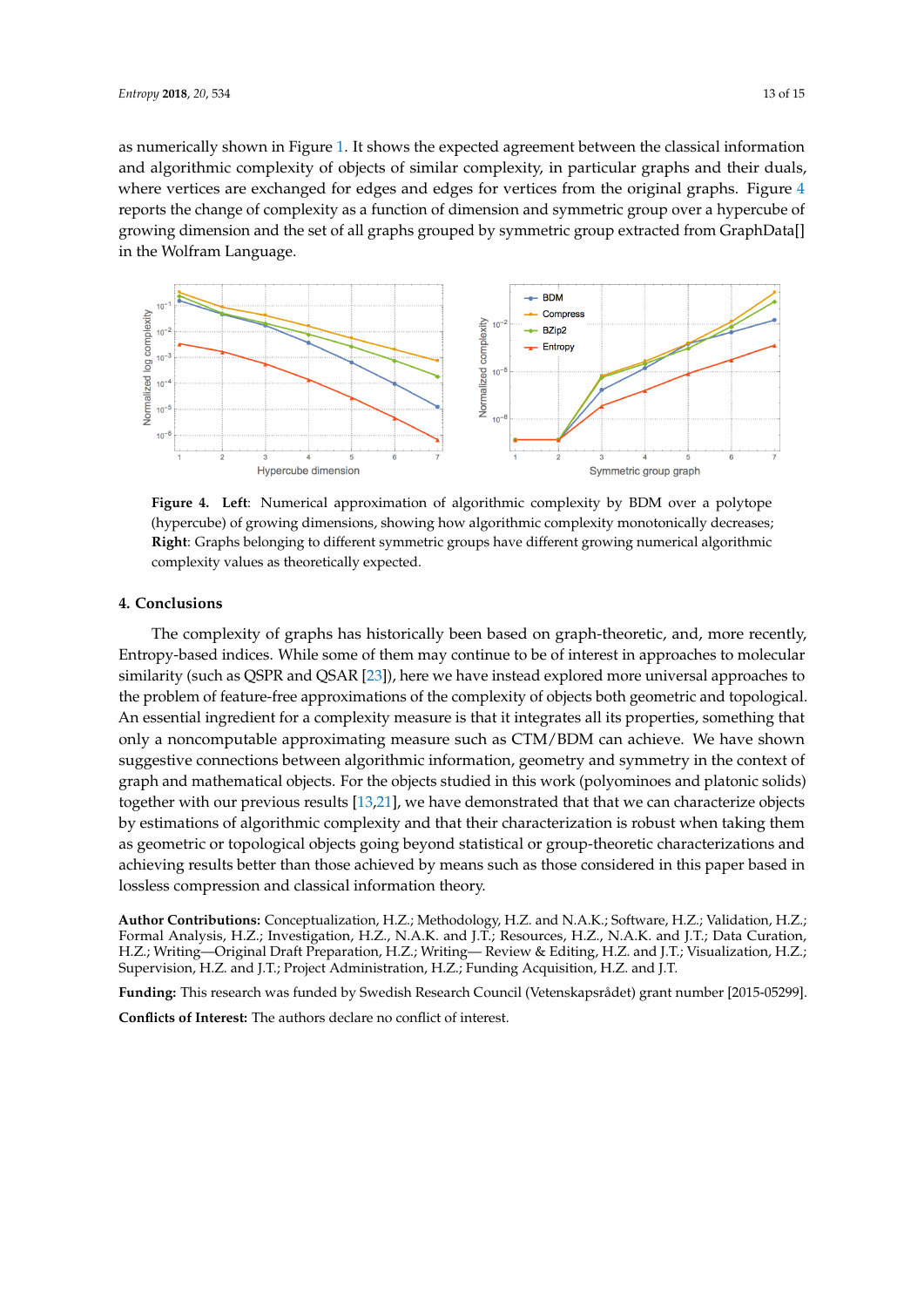## **Appendix A**



Figure A1. Another illustration of the distribution of polyominoes according to different order parameters. Entropy is sometimes too sensitive or insensitive, lossless compression (Compress) is always too insensitive and the AP-based measure BDM appears to be robust, assigning similar complexity and respecting relative order as shown in Figure [3.](#page-11-0)

## **References**

- <span id="page-13-0"></span>1. Lin, S.-K. Correlation of Entropy with Similarity and Symmetry. *J. Chem. Inf. Comput. Sci.* **1996**, *36*, 367–376. [\[CrossRef\]](http://dx.doi.org/10.1021/ci950077k)
- <span id="page-13-1"></span>2. Zenil, H.; Soler-Toscano, F.; Kiani, N.A.; Hernández-Orozco, S.; Rueda-Toicen, A. A Decomposition Method for Global Evaluation of Shannon Entropy and Local Estimations of Algorithmic Complexity. *arXiv* **2016**, arxiv:1609.00110.
- <span id="page-13-2"></span>3. Kiani, N.A.; Shang, M.; Zenil, H.; Tegnér, J. Predictive Systems Toxicology. In *Computational Toxicology—Methods and Protocols, Methods in Molecular Biology*; Nicolotti, O., Ed.; Springer: Berlin/Heidelberg, Germany, 2017.
- <span id="page-13-3"></span>4. Zenil, H.; Kiani, N.A.; Shang, M.-M.; Tegnér, J. Algorithmic Complexity and Reprogrammability of Chemical Structure Networks. *Parallel Process. Lett.* **2018**, *28*, 1850005. [\[CrossRef\]](http://dx.doi.org/10.1142/S0129626418500056)
- <span id="page-13-4"></span>5. Zenil, H.; Kiani, N.A.; Tegnér, J. Low Algorithmic Complexity Entropy-deceiving Graphs. *Phys. Rev. E* **2017**, *96*, 012308. [\[CrossRef\]](http://dx.doi.org/10.1103/PhysRevE.96.012308) [\[PubMed\]](http://www.ncbi.nlm.nih.gov/pubmed/29347130)
- <span id="page-13-5"></span>6. Levin, L. Laws of information conservation (non-growth) and aspects of the foundation of probability theory. *Probl. Form. Trans.* **1974**, *10*, 206–210.
- <span id="page-13-10"></span>7. Solomonoff, R.J. A formal theory of inductive inference. Parts 1. *Inf. Control* **1964**, *7*, 1–22. [\[CrossRef\]](http://dx.doi.org/10.1016/S0019-9958(64)90223-2)
- <span id="page-13-6"></span>8. Solomonoff, R.J. A formal theory of inductive inference. Parts 2. *Inf. Control* **1964**, *7*, 224–254. [\[CrossRef\]](http://dx.doi.org/10.1016/S0019-9958(64)90131-7)
- <span id="page-13-7"></span>9. Calude, C.S. *Information and Randomness: An Algorithmic Perspective, EATCS Series*, 2nd ed.; Springer: Berlin/Heidelberg, Germany, 2010.
- <span id="page-13-8"></span>10. Cover, T.M.; Thomas, J.A. *Elements of Information Theory*, 2nd ed.; Wiley-Blackwell: Oxford, UK, 2009.
- <span id="page-13-9"></span>11. Soler-Toscano, F.; Zenil, H. A Computable Measure of Algorithmic Probability by Finite Approximations with an Application to Integer Sequences. *Complexity* **2017**, *2017*, 7208216. [\[CrossRef\]](http://dx.doi.org/10.1155/2017/7208216)